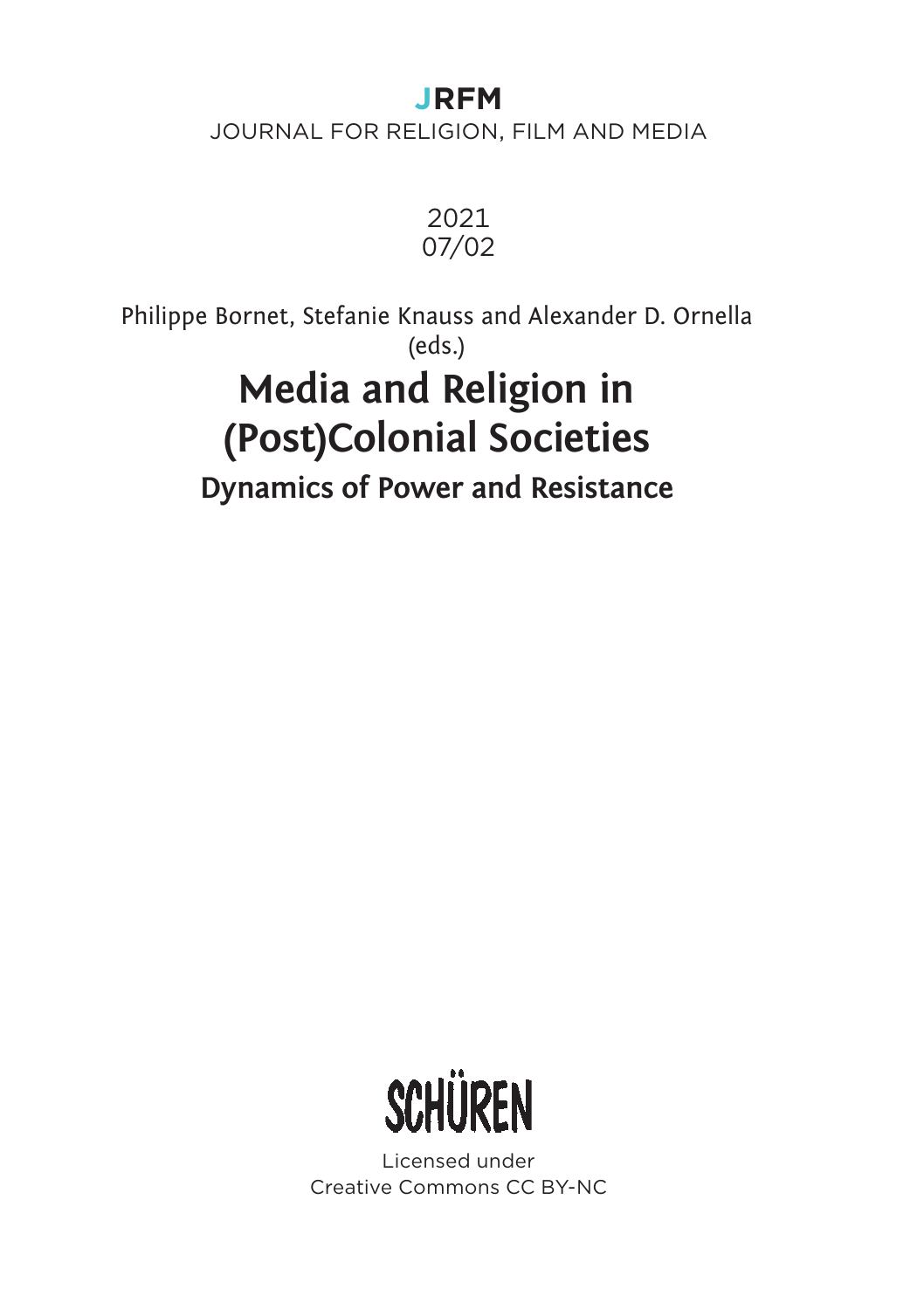## **JRFM**

## JOURNAL FOR RELIGION, FILM AND MEDIA

#### CHIEF EDITORS

Stefanie Knauss Daria Pezzoli-Olgiati University of Munich (LMU)

> Christian Wessely University of Graz

#### EDITORIAL BOARD

Bärbel Beinhauer-Köhler **Philippe Bornet**<br>University of Marburg **Philippe Bornet** 

University of Lausanne

Natalie Fritz **Anna-Katharina Höpflinger**<br>Catholic Media Center Zurich

Marie-Therese Mäder **Alexander D. Ornella**<br>
university of Munich (LMU) University of Hull University of Munich (LMU)

University of Munich (LMU)

#### ADVISORY BOARD

Freek Bakker Chris Deacy<br>University Chris Chris Deacy<br>University of Ke

University of Bologna

Theresia Heimerl **1986** Julia Helmke<br>University of Graz **Julia Helmke** 

Syed Adnan Hussain Athina Karatzogianni Saint Mary's University of Halifax

Walter Lesch<br>
é Catholique de Louvain<br>
University of Opole Université Catholique de Louvain

Marcello Neri **Margaret Olin** University of Flensburg Theorem 2016 Vale University

Florence Pasche Guignard Sofia Sjö Université Laval, Quebec City

University of Graz

Elie Yazbek<br>1997 - Palmond Zwick Reinhold Zwick<br>1997 - University of Münster Saint-Joseph University of Beirut

University of Kent

Cristiana Facchini Yara González-Justiniano

University of Erlangen

Gerhard Larcher **Markus Leniger**<br>
University of Graz **Markus Leniger**<br>
Cath. Academy Schwe Cath. Academy Schwerte

Clive Marsh Charles Martig<br>
University of Leicester<br>
Catholic Media Center 2 Catholic Media Center Zurich

Joachim Valentin<br>University of Frankfurt Mirna Vechnological University Technological University Dublin

Franz Winter **Franz Winter** Paola von Wyss-Giacosa<br>
niversity of Graz **Franz Communists** University of Zurich

### CONTACT

Institut für Systematische Theologie und Liturgiewissenschaft / JRFM Heinrichstrasse 78/B/1, A-8010 Graz, Austria e-mail: jrfm@uni-graz.at www.jrfm.eu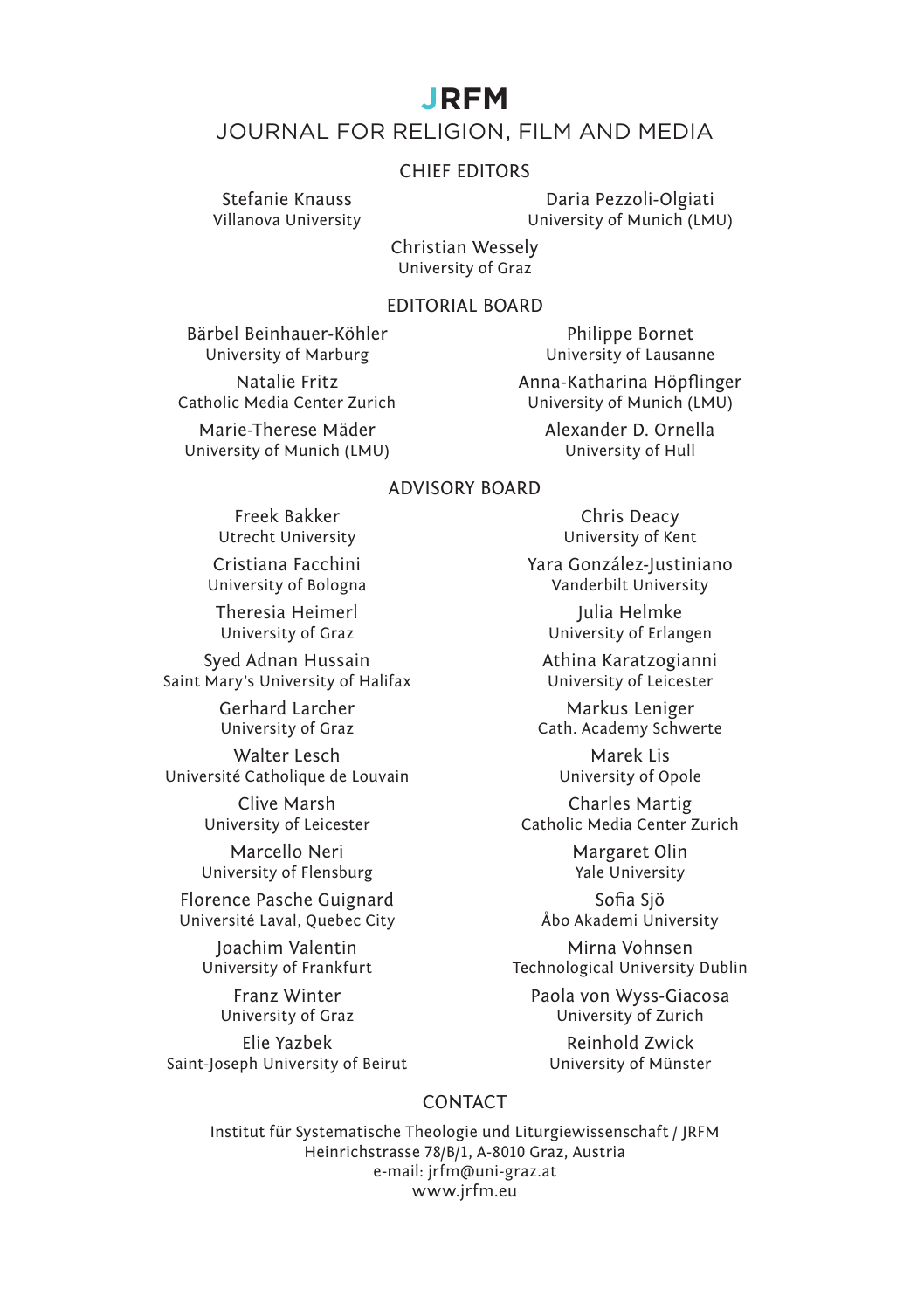# **JRFM**

## JOURNAL FOR RELIGION, FILM AND MEDIA

**JRFM** is a peer-reviewed, open-access, online publication. It offers a platform for scholarly research in the broad field of religion and media, with a particular interest in audiovisual and interactive forms of communication. It engages with the challenges arising from the dynamic development of media technologies and their interaction with religion.

**JRFM** publishes peer-reviewed articles in English that focus on visual and audiovisual media, feature film, documentary, advertising, interactive internet-based media and other forms of communication in their interdependencies with contemporary or historical forms of religion. It critically reflects on theories and methods, studies on intermediality, phenomenological and comparative approaches to media and religion across different cultures and periods. The main focus lies on contemporary phenomena, but diachronic analysis of the interaction between religion, film and media is also promoted as an essential facet of study.

**JRFM** is edited by a network of international film, media and religion experts from different countries and with professional experience in research, teaching and publishing in an interdisciplinary setting, linking perspectives from the study of religion and theology, film, media, visual and cultural studies, and sociology. It was founded in cooperation between different institutions in Europe, particularly the University of Graz and the University of Zurich, and is published in cooperation with Schüren publishing house, Marburg (Germany). It is an online, open-access publication with print-on-demand as an option. It appears twice a year in May and November and encompasses generally 4–6 articles.

If you are interested in publishing in **JRFM**, please visit our website www.jrfm.eu. You will find detailed information about submission, review process and publication. We encourage papers that deepen the questions addressed by the calls for papers and free contributions within the wider profile of the journal.

**JRFM** thanks the following institutions for their support: University of Graz, Austria University of Munich (LMU), Germany Villanova University, USA Das Land Steiermark, Austria Schüren Verlag, Marburg, Germany